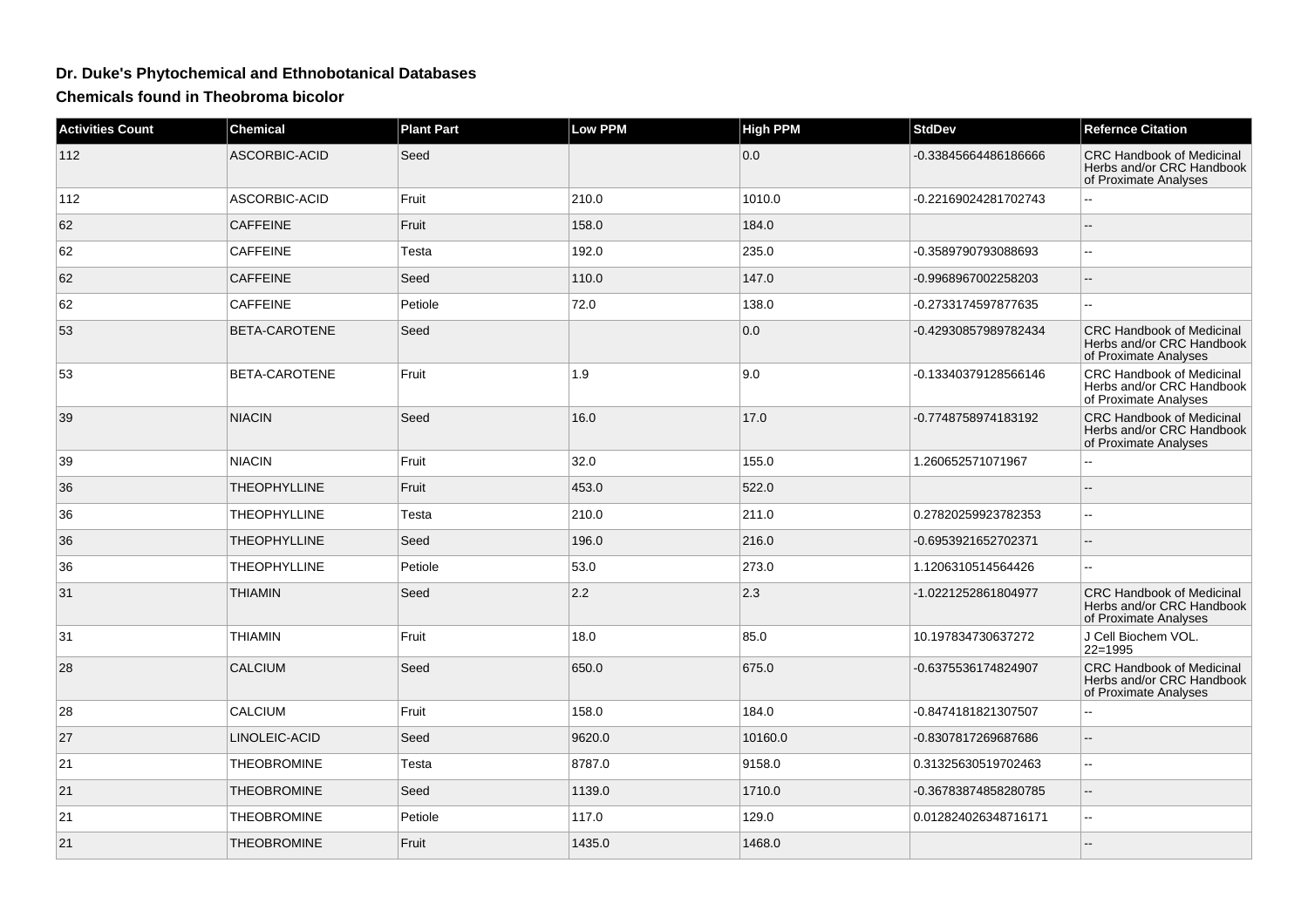| <b>Activities Count</b> | <b>Chemical</b>     | <b>Plant Part</b> | <b>Low PPM</b> | <b>High PPM</b> | <b>StdDev</b>         | <b>Refernce Citation</b>                                                               |
|-------------------------|---------------------|-------------------|----------------|-----------------|-----------------------|----------------------------------------------------------------------------------------|
| 18                      | OLEIC-ACID          | Seed              | 134800.0       | 142385.0        | 0.1913880894880472    | $\overline{\phantom{a}}$                                                               |
| 15                      | <b>FIBER</b>        | Seed              | 26000.0        | 244640.0        | 0.8674826193865603    | --                                                                                     |
| 15                      | <b>FIBER</b>        | Fruit             | 8300.0         | 105600.0        | -0.34043407495696754  | --                                                                                     |
| 15                      | <b>RIBOFLAVIN</b>   | Seed              | 3.4            | 3.5             | -0.009281215943415229 | <b>CRC Handbook of Medicinal</b><br>Herbs and/or CRC Handbook<br>of Proximate Analyses |
| 15                      | <b>RIBOFLAVIN</b>   | Fruit             | 1.5            | 7.2             | 0.46917500296048864   |                                                                                        |
| 13                      | PALMITIC-ACID       | Seed              | 20915.0        | 22090.0         | -0.2438126737043981   | ш,                                                                                     |
| 8                       | <b>STEARIC-ACID</b> | Seed              | 172655.0       | 182375.0        | 3.391528168717382     | шш.                                                                                    |
| 6                       | <b>IRON</b>         | Seed              | 34.0           | 35.0            | -0.5380102337110099   | <b>CRC Handbook of Medicinal</b><br>Herbs and/or CRC Handbook<br>of Proximate Analyses |
| 6                       | <b>IRON</b>         | Fruit             | 7.0            | 34.0            | -0.39261934644408286  | Щ,                                                                                     |
| $\overline{4}$          | <b>PHOSPHORUS</b>   | Seed              | 5490.0         | 5695.0          | 0.09028318203434986   | <b>CRC Handbook of Medicinal</b><br>Herbs and/or CRC Handbook<br>of Proximate Analyses |
| $\overline{4}$          | <b>PHOSPHORUS</b>   | Fruit             | 410.0          | 1970.0          | -0.37845815206005573  | 44                                                                                     |
| $\overline{0}$          | <b>WATER</b>        | Seed              | 36000.0        | 523100.0        | 1.1339295199696324    | --                                                                                     |
| $\overline{0}$          | ASH                 | Seed              | 33000.0        | 41725.0         | -0.18513123034256093  | Ξ.                                                                                     |
| $\overline{0}$          | <b>WATER</b>        | Petiole           |                | 505900.0        | 1.0                   | --                                                                                     |
| $\overline{0}$          | <b>FAT</b>          | Seed              | 342300.0       | 562000.0        | 1.5623636549531215    | Ξ.                                                                                     |
| $\overline{0}$          | ASH                 | Fruit             | 7000.0         | 89060.0         | 0.8389118848140575    | $-$                                                                                    |
| $\overline{0}$          | <b>WATER</b>        | Fruit             | 790000.0       | 921400.0        | 0.655798015143025     | ۵.                                                                                     |
| $\overline{0}$          | <b>FAT</b>          | Fruit             | 2900.0         | 36900.0         | -0.3594128579223468   |                                                                                        |
| $\overline{0}$          | <b>KILOCALORIES</b> | Seed              | 6020.0         | 6240.0          | 1.0809927966211024    | <b>CRC Handbook of Medicinal</b><br>Herbs and/or CRC Handbook<br>of Proximate Analyses |
| $\overline{0}$          | ARACHIDIC-ACID      | Seed              | 4310.0         | 4555.0          | -0.20988501787252198  | $-$                                                                                    |
| $\overline{0}$          | <b>KILOCALORIES</b> | Fruit             | 710.0          | 3410.0          | -0.3805452107665679   | $\overline{\phantom{a}}$                                                               |
| $\overline{0}$          | <b>PROTEIN</b>      | Seed              | 171000.0       | 203300.0        | -0.27127831387069395  | ۵.                                                                                     |
| $\overline{0}$          | JAF39:1941TES       | Fruit             | 56200.0        | 861900.0        |                       | J Cell Biochem VOL.<br>22=1995                                                         |
| $\overline{0}$          | <b>PROTEIN</b>      | Fruit             | 12500.0        | 159035.0        | 0.6640577868093277    |                                                                                        |